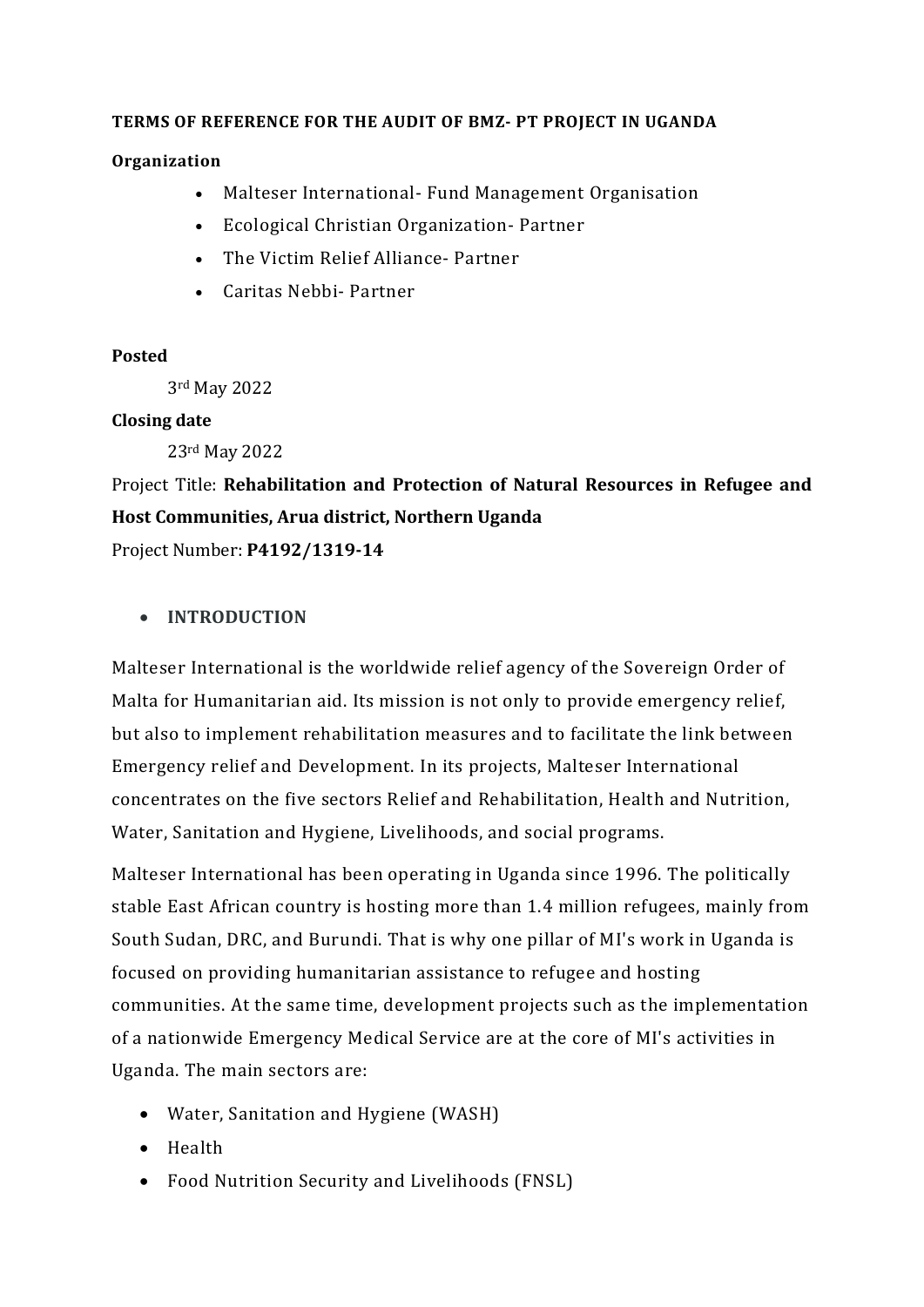• Environment

#### **Project Summary**

The proposed project operates with three partners of Malteser International: ECO's role is to build capacity and provide technical support to implementation partners and community organizations, while TVRA and Caritas Nebbi will be responsible for the implementation of activities in the various zones of the Rhino Camp.

The Ecological Christian Organization (ECO) is a Ugandan non-governmental organization that aims to support marginalized, underserved, and vulnerable populations regarding a sustainable livelihood. Since its founding in 2005, ECO has implemented projects in the Karamoja region, the Albertine Rift, and the Lake Victoria Basin. The work focuses on the protection of natural resources, climate change adaptation, resilience and livelihood, resource policy as well as on the management and restoration of ecosystems. ECO has demonstrated sufficient managerial capacity, sound financial management and technical expertise in donor-funded projects. The work of the Ugandan non-governmental organization The Victim Relief Alliance (TVRA) aims to provide economic prospects for people affected by disasters and crises to improve their livelihoods sustainably. TVRA has experience in project management, climate change adaptation as well as in the collaboration with local community-based organizations, e.g., with women's and youth groups. Caritas Nebbi is a non-governmental organization registered in Uganda as part of the Caritas Uganda network. Their focus is on the environment and strengthening the livelihood. Caritas Nebbi has a 20+-person team (human resources, logistics, finance, programs) with project experience supported by Caritas Norway, Denmark, and Belgium.

### **2. OBJECTIVES OF THE AUDIT**

The objective of the audit is to express an opinion on the financial statements and report that all statutory compliances are carried out in accordance with the Generally Accepted Accounting Standards in Uganda, MI internal Controls and the donor Regulations.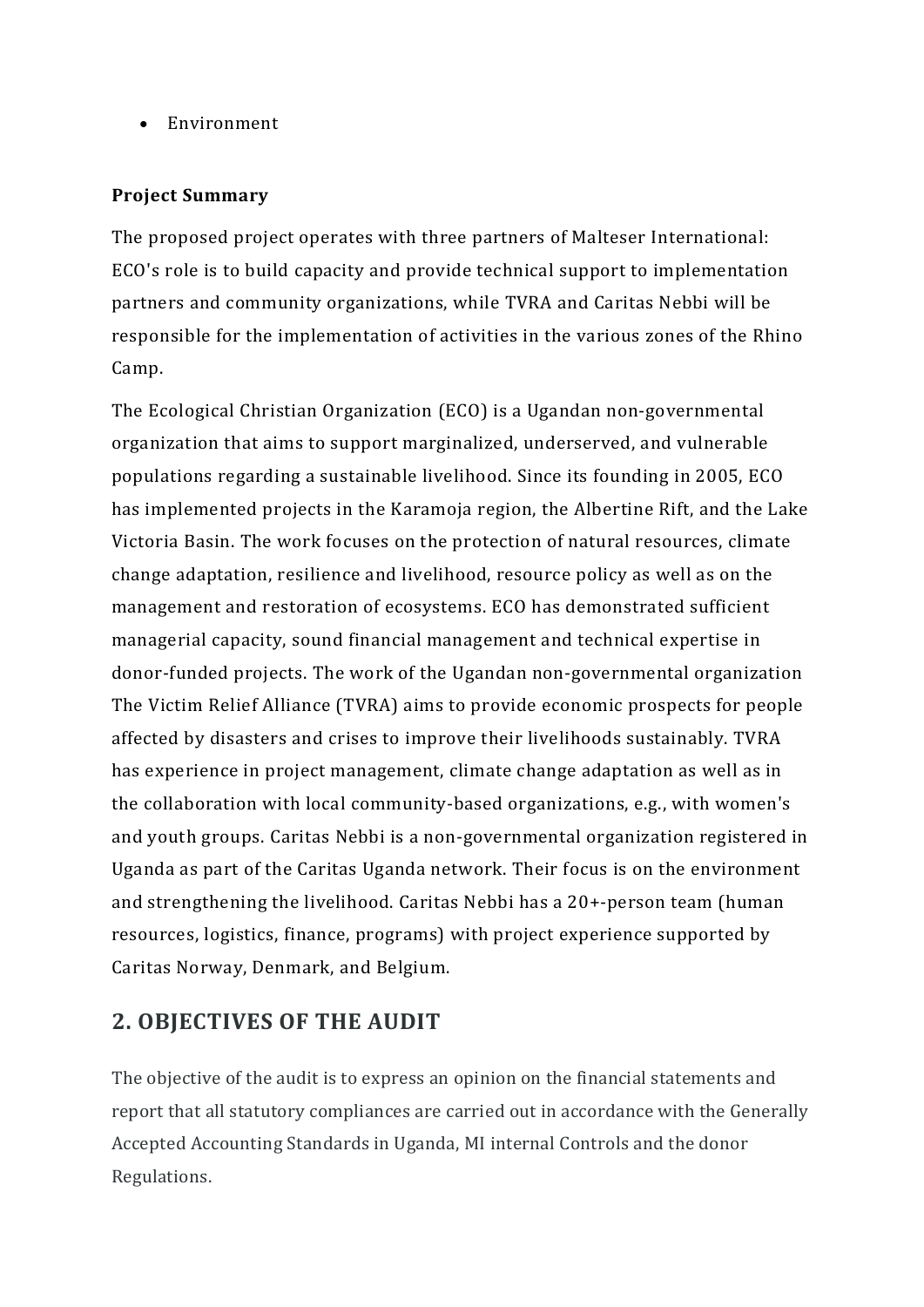The specific objectives are as follows: -

- $\checkmark$  Giving a judgment of the financial performance and position particularly whether correct and reliable reflection is given of the receipts and expenditure in these financial statements.
- $\checkmark$  Analyzing and evaluating the financial management and internal control system.
- $\checkmark$  Making observation to assess whether MI Uganda and Partner organizations have complied with all conditions of the existing rules and regulations.

# **3. DESCRIPTION OF SERVICES**

#### **3.1GENERAL MANDATE**

Carry out an audit in accordance with appropriate professional standards of auditing as applicable in Uganda, MI guidelines, the donor Regulations and express an independent professional opinion on the financial statements of

- Malteser International for the financial year period from December 1, 2019, to April 30, 2022.
- Ecological Christian Organization for the financial year period from December 1, 2019, to April 30, 2022.
- The Victim Relief Alliance for the financial year period from December 1, 2019, to April 30, 2022.
- Caritas Nebbi for the financial year period from December 1, 2019, to December 31, 2021.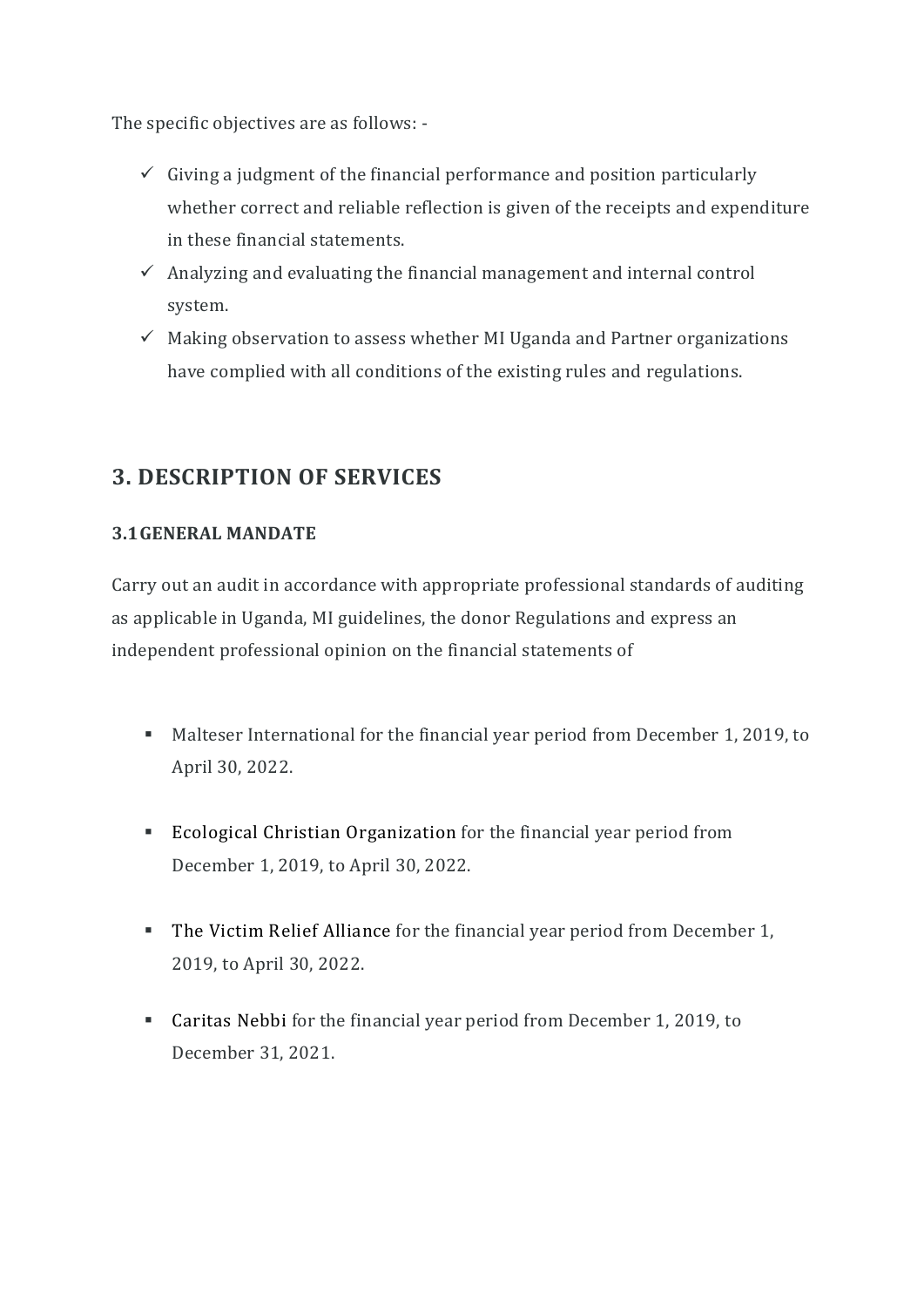Produce a report on the evaluation of the financial management of Malteser International and its implementing partners indicating the strengths and weaknesses, as well as corrective measures needed to ensure proper financial management.

### **3.2 Give particular attention to:**

- $\checkmark$  The accounting system in place for the management of the Malteser international and its implementing partners, simplified data entry system, manual or computerized based on the cash accounting system and ease of access to accounting documentation, etc.
- $\checkmark$  The management procedures of the funds (Bank account, advances supported by forecasts and in conformity with Malteser International partner guidelines, bank reconciliation, control of receipts, etc.).
- $\checkmark$  The financial aspects of personnel management of Malteser International and its implementing partners employees (personnel contracts, remuneration of salaries, allowances, and other benefits).
- $\checkmark$  The financial aspects of goods procurement (purchase orders, appropriate certification that the goods have been delivered in satisfactory condition before a payment is made).
- $\checkmark$  The procedures on the control of expenses (complete documentation, certification that the goods have been received or services rendered, issuance of cheque in the name of the supplier stipulated in the contract/purchase order, proper signatories, bank accounts, etc.).
- $\checkmark$  The reporting mechanisms to the Malteser International (monthly financial reports, explanation of variances, etc.).

### **4. ROLE OF THE AUDITOR**

- o Meet with the Country coordinator and Country Administration Coordinator, to gain an appreciation of any specific concerns or risks with the financial management of the Malteser International accounts.
- $\circ$  Perform the audit at the Malteser international and its implementing partners offices in Kampala or remotely as may be stipulated by Government and/or Malteser International guidelines.